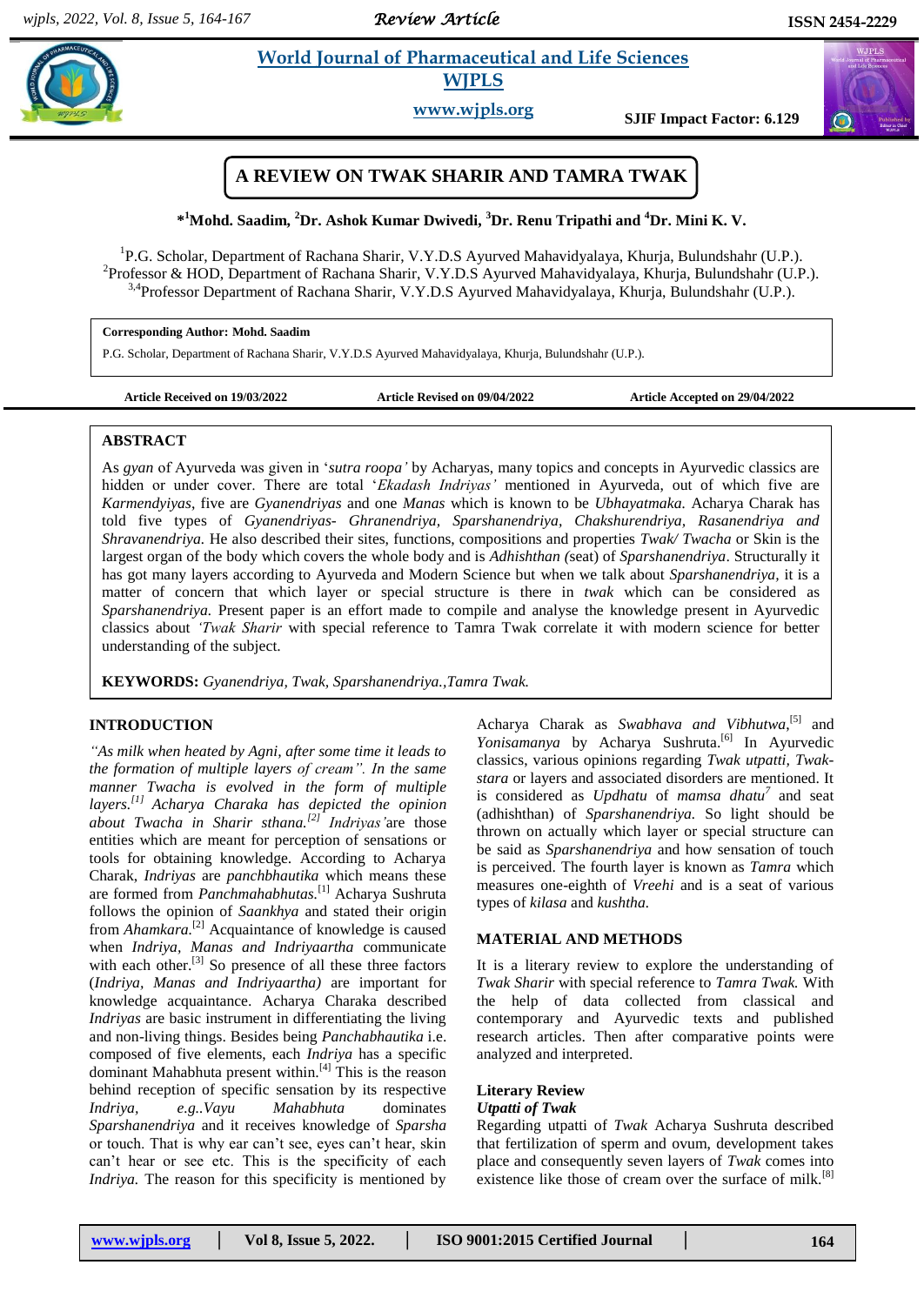Here analogy of cream and milk is given to explain the entire concept of formation of skin. Acharya Vagbhatta described *Twak utpatti* due to the *paka* of *rakta dhatu* by its *dhatvagni* in the foetus. After *paka*, it dries up to form *Twacha,* just like the deposition of cream (Skim) over the surface of boiled milk.<sup>[9]</sup>

## *Structure of Twak*

Opinion of number of Layers of Twak from Different Ayurvedic classis.

*Twak* is composed of many layers and there is a bit controversy regarding number of layers in different Ayurvedic classics. Different opinions are as follows

- 1) Charak Samhita- 6 layers
- 2) Sushruta Samhita- 7 layers
- 3) Ashtang Hridaya- 7 layers
- 4) Ashtanga Samgraha- 6 layers
- 5) Sharangdhara- 7 layers
- 6) Bhavprakash- 7 layers
- 7) Kashyap- 6 layers
- 8) Modern Science- 7.

According to Acharya Sushruta, *Twak* is composed of seven different layers or *stara.* The first layer is known by the name *Avabhasini.* Its main function is to illuminate all sorts of complexion and also brightens five type of shade. Futher measurement is also given which is eighteenth part of *Vreehi* (barley grain).

The second layer named *Lohita* measures sixteenth part of *Vreehi* and is seat of diseases like *tilkalaka, nyaccha and vyanga.*

The third layer is known by the name *Shweta* which measures twelfth part of *Vreehi* and is a seat of *charmadala, ajagallika and mashaka.*

#### **The fourth layer is known as** *Tamra* **which measures one-eighth of** *Vreehi* **and is a seat of various types of**  *kilasa* **and** *kushtha.*

The fifth layer is *Vedini,* measuring one-fifth of a *Vreehi*, and is a seat of *kushtha and visarpa.*

The sixth layer is *Rohini* which measures equal to one *Vreehi* and is seat of *granthi, apachi, arbuda, shlipada and galaganda.*

The seventh layer is *Mamsadhara* which is of two *Vreehi pramana* and it is a seat of *bhagandara, vidradhi and arsh.*

The above said measurements should be considered from thick muscular areas of the body, and not from areas having thin musculature like forehead or fingers.<sup>[10]</sup>

Acharya Charaka mentioned six layers of the skin, but has not mentioned the name of each of the layer except first two. The outermost layer of skin is known as *Udakadhara.* The second one is *Raktadhara* which holds the blood. The third one is the seat of *sidhma* and *kilasa.* The fourth layer is the seat of *dadru* and *kushtha.* The fifth layer is the seat of *alaji* and *vidradhi.* The sixth layer is that which when cut causes loss of consciousness and is the seat of boils being manifested as blackish red and deep rooted on joints and are very difficult to cure.<sup>[11]</sup>

| <b>Bheda</b><br>Name acc.<br><b>To Sushruta</b> | <b>Measurement acc.to</b><br><b>Sushruta</b> | Diseases associated                            | Names acc.<br>To Charak | <b>Diseases</b><br>associated |
|-------------------------------------------------|----------------------------------------------|------------------------------------------------|-------------------------|-------------------------------|
| Avabhasini                                      | $1/18^{th}$<br>part of brVeehi               | Sidhma, padmakantaka                           | Udakadhara              |                               |
| Lohita                                          | $1/16th$ part of Vreehi                      | Tilkalaka, nyaccha, vyanga                     | Asrigdhara              |                               |
| Shweta                                          | $1/12^{th}$ part of Vreehi                   | Charmadala, ajgallika, mashaka                 | Tritiya                 | Sidhma, kilasa                |
| Tamra                                           | $1/8th$ part of Vreehi                       | Kilasa, kushtha                                | Chaturthi               | Dadru, kushtha                |
| Vedini                                          | $1/5th$ part of Vreehi                       | Kushtha, visarpa                               | Panchami                | Alaji, vidradhi               |
| Rohini                                          | Equal to 1 Vreehi                            | Granthi, apache,<br>arbuda, galganda shleepada | Shashthi                | Tama pravishti,<br>arunshika  |
| Mamsadhara                                      | 2 Vreehi                                     | Arsh, bhagandara, vidradhi                     |                         |                               |

#### *Twak* **can be briefly summarized as below**

Sharangdhara,  $\left[12\right]$  and Bhavprakash,  $\left[13\right]$  gave the same description as that of Acharya Sushruta but differently named the seventh layer as *Sthoola. Twak* is *panchbhautika* with predominance of *Vayu mahabhuta.* Description according to.

#### *Panchapanchaka siddhant*

Indriya: Sparshanendriya. Dravya: Vayu. Adhishthan: Twak Indriyarth: Sparsha Buddhi: Sparsha buddhi.<sup>[14]</sup> *Vishaya grahan* is the basic karma of *Indriya*, and for this purpose to be fulfilled *Indriya* makes connection with *Indriyarth* and *manas*.

*Twak* is also a seat of *Bhrajaka pitta,* which absorbs externally applied drugs in the form of *abhyanga, lepa, snana* etc. and also illuminates various shade of complexion, [15] *Twak* is also mentioned as *Mamsa vaha srotas mula.*[16]

The Pitta in the skin is known as Bhrajaka Pitta, which is responsible for absorption of drugs externally in the form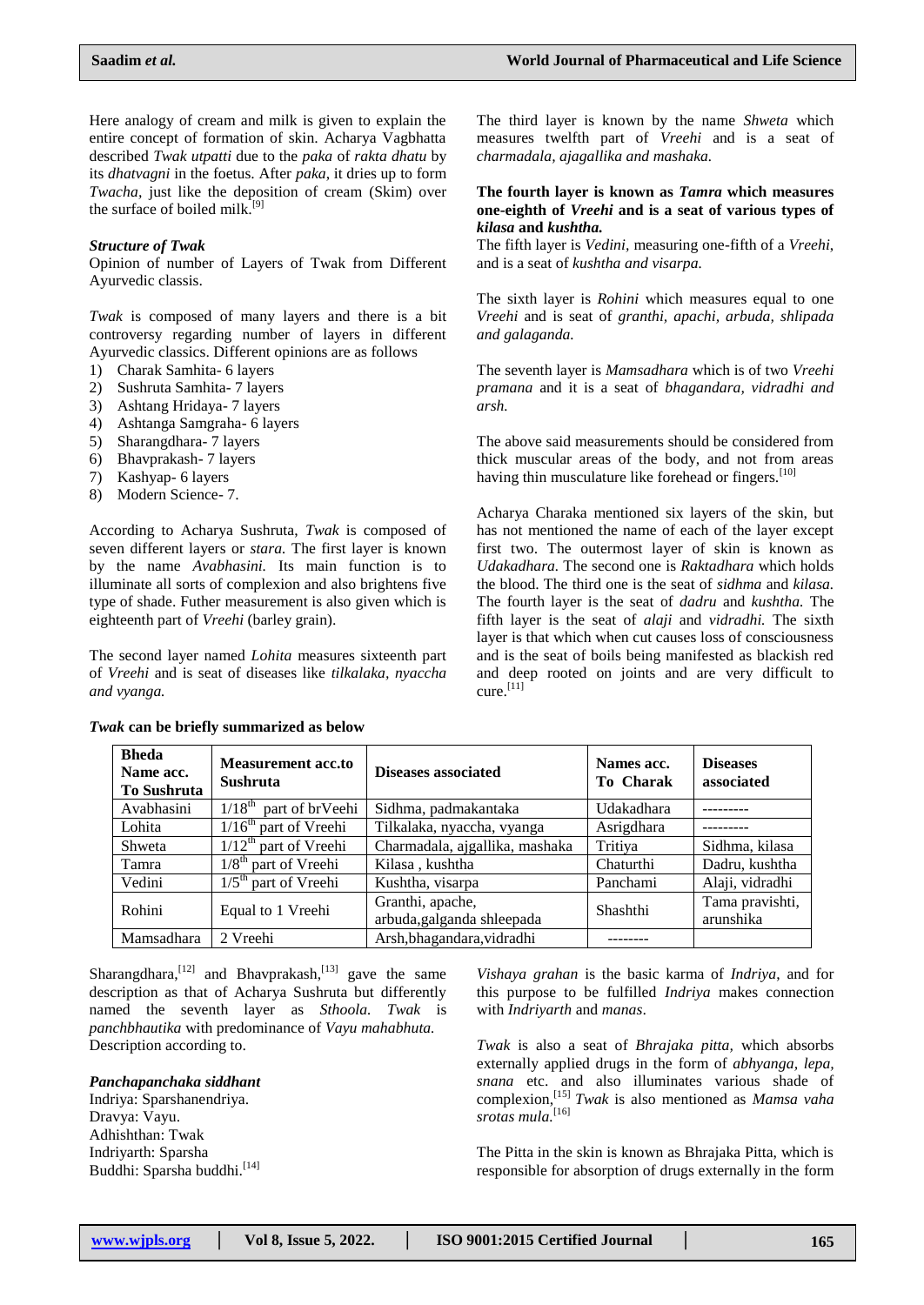of Massage, Bath, Deepings, Paste etc. and also illumines various shades of complexion. Out of the five types of Pitta, Bhrajaka is the type concerned with the function of Bhrajana of Skin.

**Prana Vayu** is responsible for perceiving the sense of so many substances through Twacha, which is the seat of Prana Vayu. This sense phenomenon is possible due to infinite number of minute channels, which convey Vata through Twacha.

### **Structure of Skin (Integument)**

Skin is the general covering of the entire external surface of the body, including the external auditory meatus and the outer surface of tympanic membrane. Because of its large number of functions, the skin is regarded as an important structure of the body. In an adult the surface area of the skin is 1.5-2 sq. metres. The thickness of the skin varies from about 0.5 to 3 mm.

Structurally, skin is composed of two distinct layers-Epidermis and Dermis.

## *EPIDERMIS*

It is the superficial, avascular layer of stratified squamous epithelium. It is ectodermal in origin and give rise to appendages of skin, namely hair, nails, sweat glands and sebaceous glands. It consists of five layers:

- 1) Stratum corneum (the outermost)
- 2) Stratum lucidum: (found in thick skin)
- 3) Stratum granulosum
- 4) Stratum spinosum
- 5) Stratum germinativum/ basale.

| S.No. | <b>EPIDERMIS</b>              | <b>CELLS</b>                                                                   | <b>SPECIAL FEATURES</b>                          |
|-------|-------------------------------|--------------------------------------------------------------------------------|--------------------------------------------------|
| 1.    | Stratum Corneum (Horny layer) | Corneocytes<br>Stratified epithelial cells                                     | Fibrous protein keratin is present               |
| 2.    | Stratum lucidum               | Flattened epithelial cells                                                     | Eleidin (precursor of keratin) is present        |
| 3.    | Stratum granulosum            | Rhomboidal shape cells,<br>3 cell layered                                      | Keratohyalin is present in shape of granules     |
| 4.    | Stratum spinosum              | Several layers (3-5) thick<br>Cells have spine like<br>processes/projections   | Some melanocytes                                 |
| 5.    | Stratum germinatum/basale     | Polygonal cells-superficially<br>Columnar or cuboidal<br>Epithelial cells-deep | Keratinocytes<br>Melanocytes.<br>Merkel's cells. |

## *DERMIS*

Dermis or corium is the deep, vascular layer of the skin, derived from Mesoderm. It is made up of connective tissue mixed with blood vessels, lymphatics and nerves and a variety of touch receptors. Its primary function is to sustain and support the epidermis by diffusing nutrients to it It comprises of two layers:

- **1. Superficial papillary layer:** forms conical, blunt projections (dermal papillae) which fits into reciprocal depressions on the undersurface of the epidermis.
- **2. Deep reticular layer:** composed chiefly white fibrous tissue arranged mostly in parallel bundles.<sup>[17]</sup>

#### **Somatosensory System:** *The Ability To Sense Touch*

Our sense of touch is controlled by a huge network of nerve endings and touch receptors in the skin known as sometosensory system. This system is responsible for all the sensations we feel- cold, hot, pressure, tickle, itch, pain etc. There are four main types of receptors: mechanoreceptors, thermoreceptors, pain receptors and proprioceptors.

*Mechanoreceptors*: these perceive sensations such as pressure, vibrations, and texture. There are 4 main types of mechanoreceptors in the skin: **Merkel's disc, Meissner's corpuscles, Ruffini's corpuscle**, and **Pacinian corpuscles**. The most sensitive mechanoreceptors, Merkel's disc and Meissner's

corpuscles, are found in very top layers of dermis (basale layer of epidermis) and are generally found in non-hairy skin like palms, lips etc. Located deeper in the dermis and along the joints, tendons, and muscles are Ruffini"s and Pacinian corpuscles. These can feel the sensations such as vibrations travelling down bones and tendons, rotational movements of limbs and stretching of skin.

**Touch Pathway**: Of course, none of the sensations felt by the somatosensory system would make any difference if these sensations could not reach the brain. The nervous system of the body takes up this important task.

Signals are taken up by the receptors, goes to dorsal column of spinal cord through dorsal root ganglion. Then information travels through 1<sup>st</sup> order neuron to 2<sup>nd</sup> **order neuron** and from  $2^{nd}$  to  $3^{rd}$  **order neuron** (Medial Lemniscal Pathway). From here it gives information to **Ventroposterolateral Nucleus of Thalamus** and further to **Post central gyrus** of the **cortex of brain**. (this pathway is dorsal pathway for fine touch, crude touch comes from ventro-lateral pathway).

#### **DISCUSSION**

The numbers of skin layers mentioned in Sushruta Samhita and Modern Science are same.